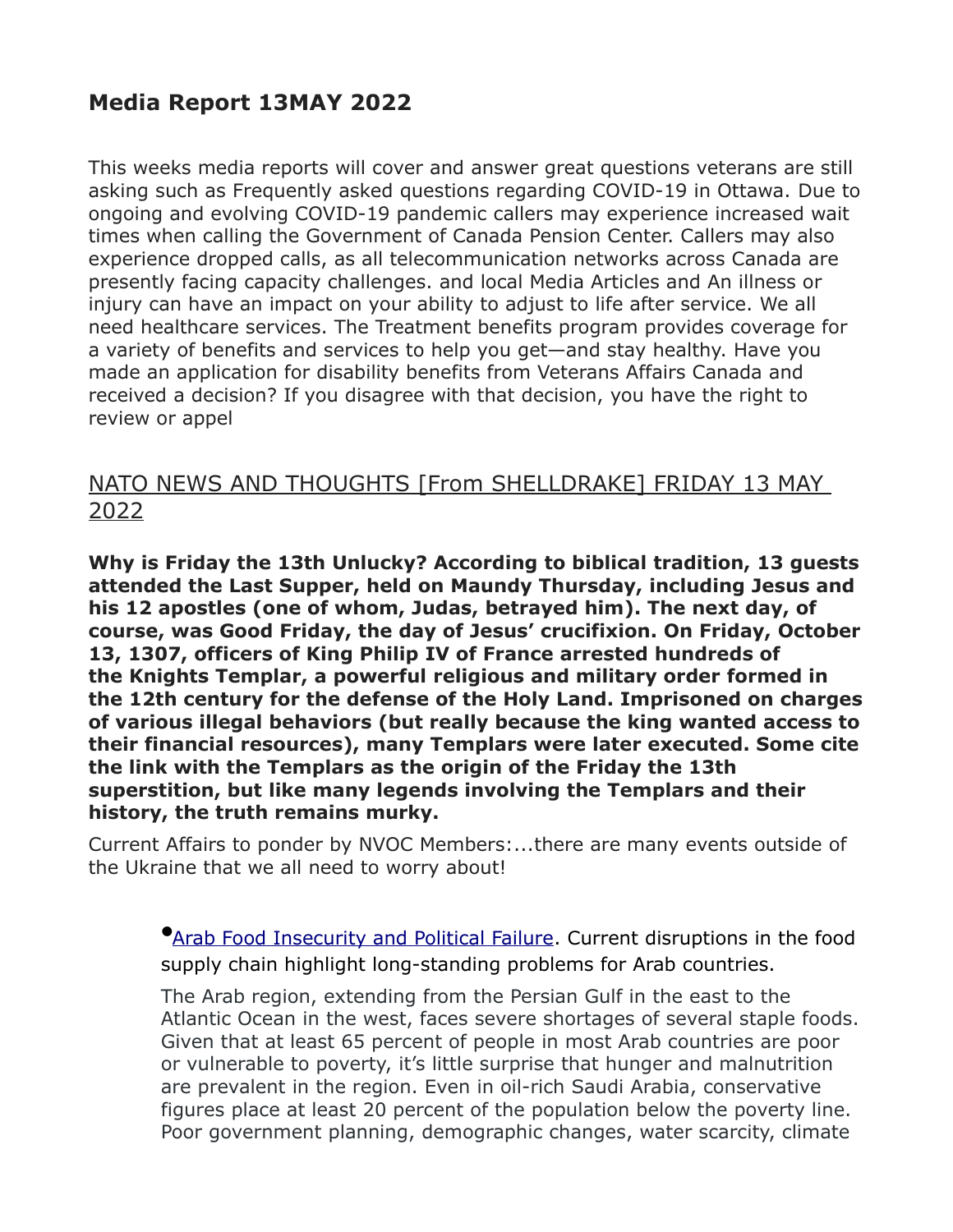change, the COVID-19 pandemic and unresolved conflicts all contribute to the problem. And today, the war in Ukraine is revealing the extent of these vulnerabilities, which will continue to plague the region long after the war's conclusion.

#### Water Scarcity

Of the world's 17 most water-stressed countries, 12 are in the Middle East and North Africa. Even though the Arab region includes 5 percent of the world's population, its share of the world's freshwater is less than 1 percent. Arab countries import more than half of their food supplies, spending 5 percent of their gross domestic product on these imports.

These problems have affected countries in different ways. In Iraq, drought, sandstorms, high temperatures and external restrictions on water flows have led to 60 percent water loss. Turkey's and Iran's aggressive dam construction policies have hugely aggravated water supply problems in both Iraq and Syria. In Egypt, Addis Ababa's Grand Ethiopian Renaissance Dam has deprived the country of 25 percent of its Nile water supply. Israel's virtual monopoly of the Jordan River system has further worsened Jordan's severe water scarcity.

In Syria and Iraq, where 12 million people have lost access to water, wheat production is collapsing. Land under cultivation shrank by half last year in Iraq, where the population will double by 2050 but potable water will decrease by 20 percent because of declining precipitation, which constitutes 30 percent of the country's water supply. The Iraqi Ministry of Water Resources says that unless Turkey releases more water into the Euphrates and Tigris rivers – which flow into the Shatt al-Arab waterway south of Baghdad – they will dry up in 20 years. In Syria, around 60 percent of the water flow comes into the country from Turkey, which has used the resource as a political weapon to increase its influence in Syria. It typically releases more water into Syria in the winter, when dams reach maximum capacity, threatening their structural integrity. During the dry summer season, reduced water flows can cause immense economic losses in agriculture and fisheries.

•New leader. Ferdinand Marcos Jr., the son of the late Philippine dictator, is [poised to become the next president of the Philippines.](https://geopoliticalfutures.com/mailster/313345/8f7083d1226c6fc4572ce12595b6890a/aHR0cHM6Ly93d3cuY2hhbm5lbG5ld3Nhc2lhLmNvbS9hc2lhL3BoaWxpcHBpbmVzLXByZXNpZGVudGlhbC1lbGVjdGlvbi1mZXJkaW5hbmQtbWFyY29zLWpyLWJvbmdib25nLXdpbnMtdW5vZmZpY2lhbC10YWxseS0yNjcyMjQ2) As president, he's expected to support strengthening ties with China, particularly on infrastructure projects.

•No deal. European Commission President Ursula von der Leyen and Hungarian Prime Minister Viktor Orban held talks in Budapest on a proposed EU ban on Russian oil – which Hungary strongly opposes. They [failed to reach a deal](https://geopoliticalfutures.com/mailster/313345/8f7083d1226c6fc4572ce12595b6890a/aHR0cHM6Ly90d2l0dGVyLmNvbS92b25kZXJsZXllbi9zdGF0dXMvMTUyMzcyNTkyNzgzNDA3NTEzNj9zPTIwJmFtcDt0PTVLWjZzaURQeXNoZ2dFS2wwSnhSM1E) but agreed to continue negotiations. [According](https://geopoliticalfutures.com/mailster/313345/8f7083d1226c6fc4572ce12595b6890a/aHR0cHM6Ly93d3cucG9saXRpY28uZXUvYXJ0aWNsZS92b24tZGVyLWxleWVuLXRvLXRyYXZlbC10by1odW5nYXJ5LW92ZXItb2lsLw) [to a report by Politico,](https://geopoliticalfutures.com/mailster/313345/8f7083d1226c6fc4572ce12595b6890a/aHR0cHM6Ly93d3cucG9saXRpY28uZXUvYXJ0aWNsZS92b24tZGVyLWxleWVuLXRvLXRyYXZlbC10by1odW5nYXJ5LW92ZXItb2lsLw) Hungary, the Czech Republic and Slovakia might be granted an exemption from the plan until 2024.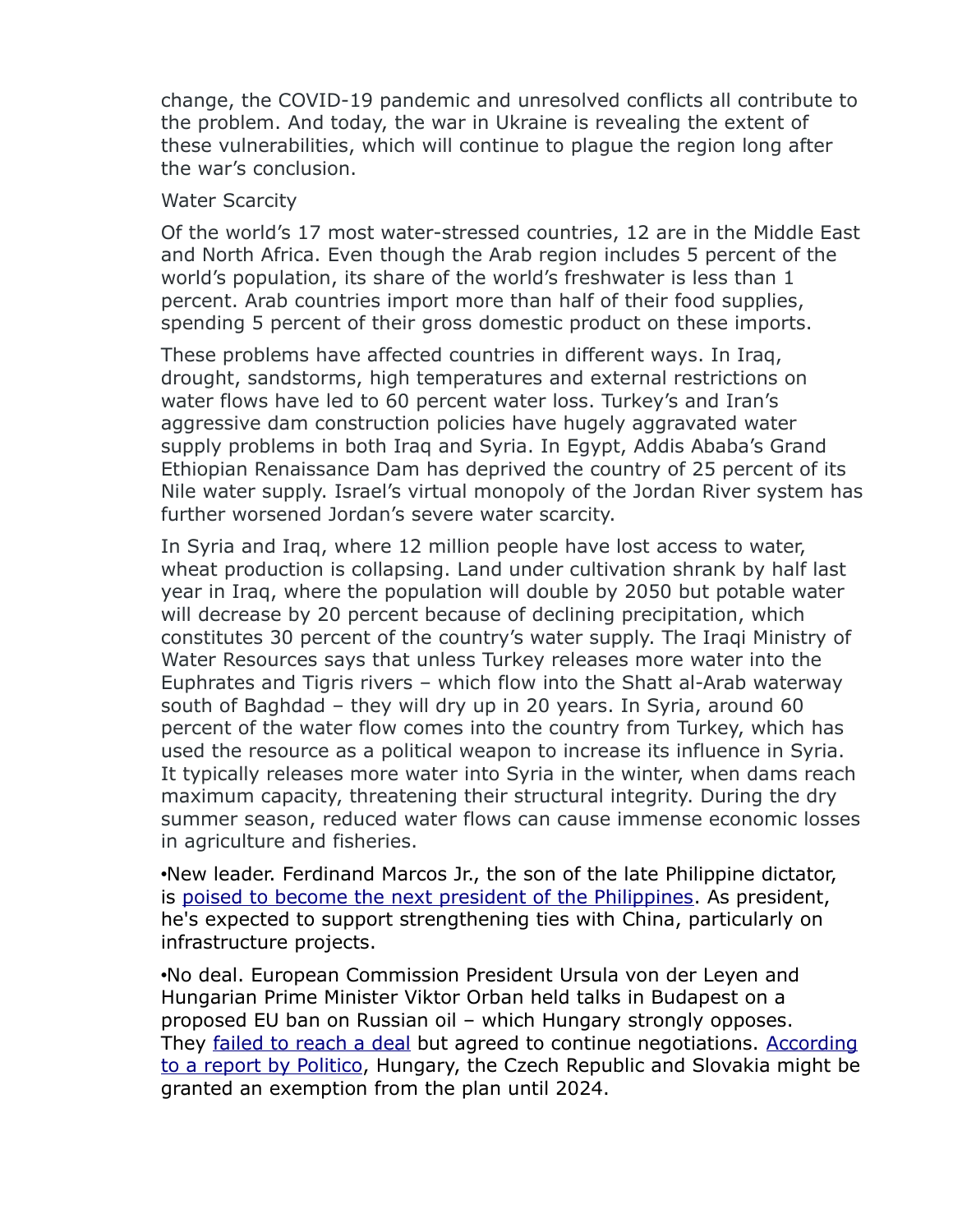•Macron and Scholz. German Chancellor Olaf Scholz and French President Emmanuel Macron [held talks in Berlin on Monday](https://geopoliticalfutures.com/mailster/313345/8f7083d1226c6fc4572ce12595b6890a/aHR0cHM6Ly93d3cubGVzZWNob3MuZnIvbW9uZGUvZXVyb3BlL3BhcmlzLWV0LWJlcmxpbi1yZWFmZmlybWVudC1sZXVyLXVuaXRlLTE0MDU4MjQ) on European independence from Russian energy. Macron also proposed a "European political community" that would extend some membership benefits to non-members, without providing many details.

•Greek-UAE consultations. Greek Prime Minister Kyriakos Mitsotakis and Abu Dhabi Crown Prince Mohamed bin Zayed [signed several](https://geopoliticalfutures.com/mailster/313345/8f7083d1226c6fc4572ce12595b6890a/aHR0cHM6Ly93d3cuZWthdGhpbWVyaW5pLmNvbS9uZXdzLzExODM5NDIvZ3JlZWNlLXNpZ25zLWtleS1hZ3JlZW1lbnRzLXdpdGgtdWFlLw) 

[agreements](https://geopoliticalfutures.com/mailster/313345/8f7083d1226c6fc4572ce12595b6890a/aHR0cHM6Ly93d3cuZWthdGhpbWVyaW5pLmNvbS9uZXdzLzExODM5NDIvZ3JlZWNlLXNpZ25zLWtleS1hZ3JlZW1lbnRzLXdpdGgtdWFlLw) on investment, economic cooperation and energy security during talks in the United Arab Emirates on Monday. They also agreed to explore ways to increase liquefied natural gas supplies to Greece. •Streamlining. U.S. President Joe Biden on Monday [signed a bill](https://geopoliticalfutures.com/mailster/313345/8f7083d1226c6fc4572ce12595b6890a/aHR0cHM6Ly93d3cudWtyaW5mb3JtLm5ldC9ydWJyaWMtYXRvLzM0NzkyNjgtYmlkZW4tc2lnbnMtdWtyYWluZS1sZW5kbGVhc2UtYWN0LWludG8tbGF3Lmh0bWw) to streamline the process of supplying weapons to Ukraine. The Ukraine Democracy Defense Lend-Lease Act will help Washington speed up the transfer of weapons, military equipment, medicine, food and other aid to Kyiv.

•Emerging water dispute. Iran's foreign minister called Turkey's plans to [construct dams in the region "unacceptable"](https://geopoliticalfutures.com/mailster/313345/8f7083d1226c6fc4572ce12595b6890a/aHR0cHM6Ly9pZnBuZXdzLmNvbS9pcmFuLWZtLXR1cmtleXMtZGFtLWNvbnN0cnVjdGlvbi1hY3Rpdml0aWVzLXVuYWNjZXB0YWJsZS8) and said they could affect the amount of water flowing into Iran. He also said that he had raised the issue multiple times over the past eight months with Turkey's foreign minister and that [Tehran asked Ankara to set up a joint committee to](https://geopoliticalfutures.com/mailster/313345/8f7083d1226c6fc4572ce12595b6890a/aHR0cHM6Ly9lbi5tZWhybmV3cy5jb20vbmV3cy8xODY2MTQvRGFtLWNvbnN0cnVjdGlvbnMtYnktVHVya2V5LW5vdC1hY2NlcHRhYmxlLWZvci1JcmFuLUZN)  [resolve the matter.](https://geopoliticalfutures.com/mailster/313345/8f7083d1226c6fc4572ce12595b6890a/aHR0cHM6Ly9lbi5tZWhybmV3cy5jb20vbmV3cy8xODY2MTQvRGFtLWNvbnN0cnVjdGlvbnMtYnktVHVya2V5LW5vdC1hY2NlcHRhYmxlLWZvci1JcmFuLUZN)

•Lavrov in Algeria. Russian Foreign Minister Sergey Lavrov **arrived in** [Algeria,](https://geopoliticalfutures.com/mailster/313345/8f7083d1226c6fc4572ce12595b6890a/aHR0cHM6Ly9yaWEucnUvMjAyMjA1MTAvYWx6aGlyLTE3ODc3MDgxMzAuaHRtbA) a key trade partner for Moscow in Africa, for talks with Algerian Foreign Minister Ramtane Lamamra.

•Kazakh diplomacy. Kazakh President Kassym-Jomart Tokayev will begin a [two-day visit to Turkey](https://geopoliticalfutures.com/mailster/313345/8f7083d1226c6fc4572ce12595b6890a/aHR0cHM6Ly93d3cuYWEuY29tLnRyL2VuL3R1cmtleS9rYXpha2gtcHJlc2lkZW50LXRvLXBheS1vZmZpY2lhbC12aXNpdC10by10dXJraXllLzI1ODMzNjg) on Tuesday. It's expected that he will sign a number of agreements with Turkish officials. Tokayev also [spoke with](https://geopoliticalfutures.com/mailster/313345/8f7083d1226c6fc4572ce12595b6890a/aHR0cHM6Ly93d3cuaW5mb3JtLmt6L3J1L2thc3ltLXpob21hcnQtdG9rYWV2LWktc2hhdmthdC1taXJ6aWVldi1vYnN1ZGlsaS1zb3RydWRuaWNoZXN0dm8tdi10b3Jnb3ZvLWVrb25vbWljaGVza295LXNmZXJlX2EzOTMxMzc3)  [Uzbek President Shavkat Mirziyoyev](https://geopoliticalfutures.com/mailster/313345/8f7083d1226c6fc4572ce12595b6890a/aHR0cHM6Ly93d3cuaW5mb3JtLmt6L3J1L2thc3ltLXpob21hcnQtdG9rYWV2LWktc2hhdmthdC1taXJ6aWVldi1vYnN1ZGlsaS1zb3RydWRuaWNoZXN0dm8tdi10b3Jnb3ZvLWVrb25vbWljaGVza295LXNmZXJlX2EzOTMxMzc3) on Monday to discuss bilateral relations.

## **2022 VAC National Client Survey / Sondage national de 2022 auprès des clients d'ACC**

Dear Stakeholders,

Forum Research Inc. will be conducting the 2022 National Client Survey on behalf of Veterans Affairs Canada (VAC).

A random sample of approximately 3,250 people receiving VAC benefits or services will be surveyed. This includes War Service Veterans, current and former members of the Canadian Armed Forces Veterans and RCMP, and survivors.

Participants will receive calls during the following local times, and be offered the option to do the survey online or by telephone:

- Monday to Friday:  $9:00 21:00$
- Saturday: 10:00 21:00
- Sunday and statutory holidays: 12:00 21:00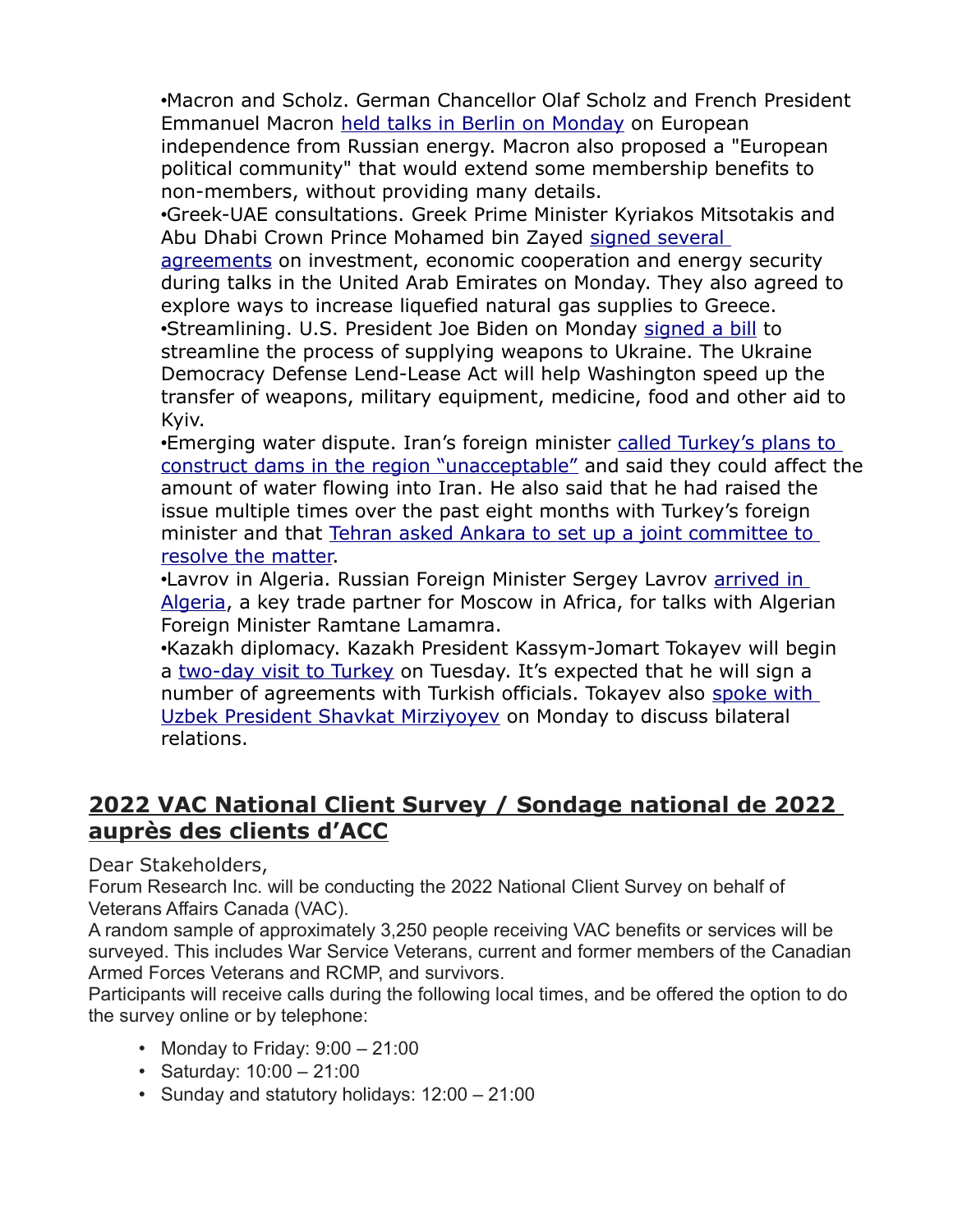The survey should take around 25 minutes and participation is voluntary. It's important to remember that VAC will never ask for a Social Insurance Number or credit card information over the phone. We urge Veterans and all Canadians to be vigilant when a person claiming to be from Veterans Affairs Canada asks for this type of information.

We encourage you to pass this along to anyone who may be contacted for the survey. Sincerely,

Stakeholder Engagement and Outreach Team Veterans Affairs Canada vac.engagement.acc@veterans.gc.ca \*\*\*\*\*\*\*\*\*\*\*\*\*\*\*\*\*\*\*\*\*\*\*\*\*\*\*\*\*\*\*\*\*\*\*\*\*\*\*\*\*\*\*\*\*\*\*\*\*\*\*\*\*\*\*\*\*\*\*\*\*\*\*\*\*\*\*\*\*\*\*\*\*\*\*\*\*\*\*\*\*\*\*\*

Chers intervenants,

Forum Research Inc. mènera le Sondage national auprès de la clientèle de 2022 au nom d'Anciens Combattants Canada (ACC).

Un échantillon aléatoire d'environ 3 250 personnes recevant des avantages ou des services d'ACC sera interviewé. Cet échantillon comprendra des vétérans ayant servi en temps de guerre, des vétérans et des membres des Forces armées canadiennes, des membres et anciens membres de la Gendarmerie royale du Canada ainsi que des survivants. Les participants recevront des appels durant les heures locales suivantes, et pourront choisir de répondre au sondage en ligne ou par téléphone :

- Du lundi au vendredi : de 9 h à 21 h
- Samedi : de 10 h à 21 h
- Dimanche et les jours fériés : de 12 h à 21 h

Le sondage devrait prendre environ 25 minutes et la participation est volontaire. Nous vous rappelons qu'Anciens Combattants Canada (ACC) ne demandera jamais par téléphone un numéro d'assurance sociale ou de l'information sur une carte de crédit. Nous incitons les vétérans et tous les Canadiens à la prudence lorsqu'une personne prétendant travailler à ACC demande ce type de renseignements.

Nous vous encourageons à faire passer ce message à toutes les personnes qui pourraient être visées par ce sondage téléphonique.

Cordialement,

L'Équipe de mobilisation et sensibilisation des intervenants

Anciens Combattants Canada

vac.engagement.acc@veterans.gc.ca

# Benefits for Veterans

Includes financial assistance, health, disability and death benefits for current or former Canadian Forces members and their families.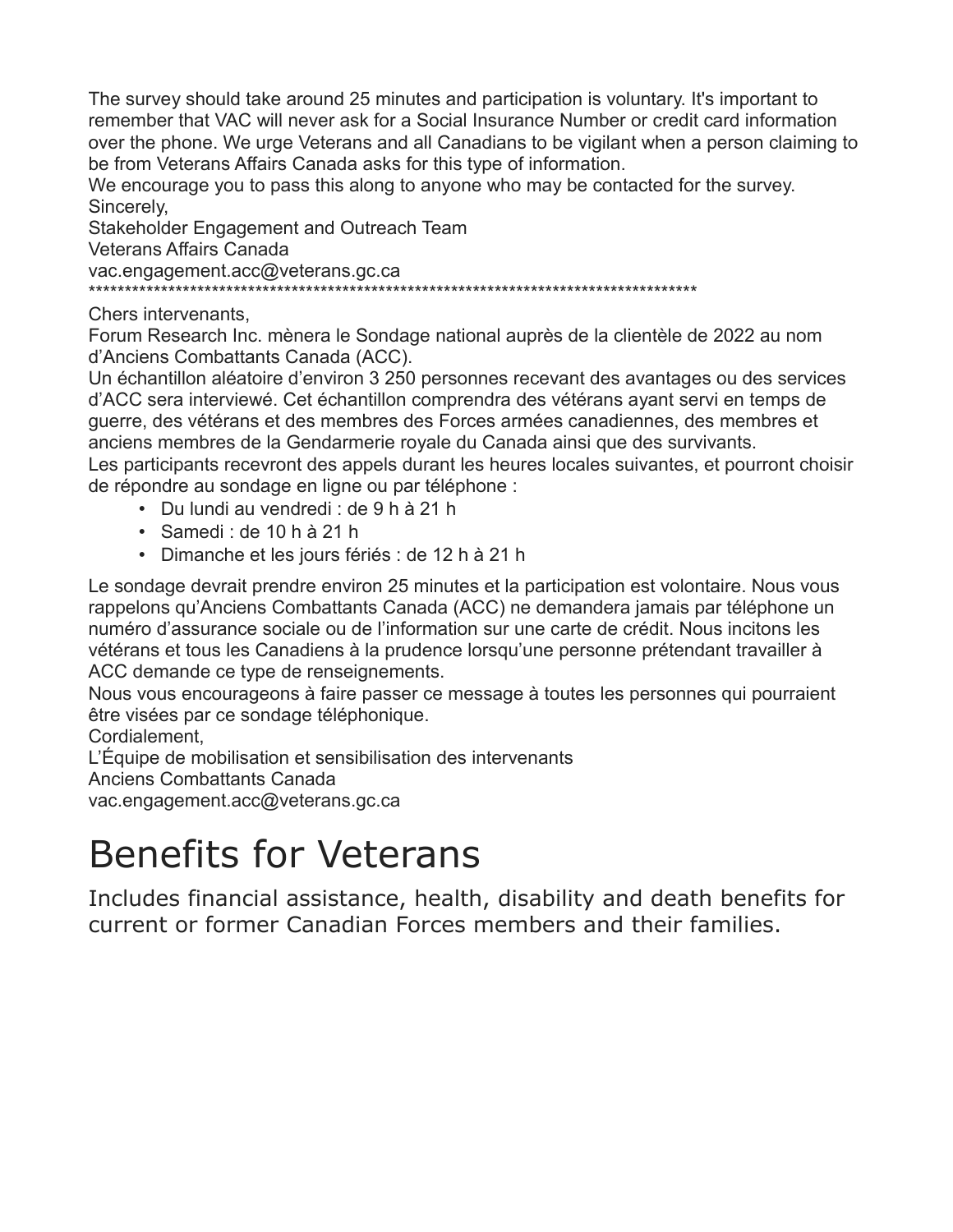

## **Services and information**

#### **[Canadian Forces Income Support](http://www.veterans.gc.ca/eng/services/financial/cf-income-support)**

Provides a tax-free payment for Canadian Forces Members who have completed the Rehabilitation Program and are able to work but have not been able to find a job or currently have a low-paying job.

#### [Career Transition Services](http://www.veterans.gc.ca/eng/services/transition/career)

Offers practical assistance to eligible veterans trying to find a job, or their survivors.

#### [Disability benefits for veterans](http://www.veterans.gc.ca/eng/services/after-injury/disability-benefits)

Provides financial payments to individuals who have a service-related disability.

#### **[Health Care Benefits \(Treatment Benefits\)](http://www.veterans.gc.ca/eng/services/health/treatment-benefits)**

Provides financial support to veterans for health-care services or benefits

#### [Veterans benefits navigator](http://www.veterans.gc.ca/eng/services/resources/benefits)

Offers a customized inventory of benefits that are provided for veterans and their families.

#### [Veterans Independence Program](http://www.veterans.gc.ca/eng/services/health/veterans-independence-program)

Helps veterans to remain independent in their own homes and communities.

**Contributors** 

• [Veterans Affairs Canada](https://www.canada.ca/en/veterans-affairs-canada.html)

More information for

• [Veterans](https://www.canada.ca/en/services/veterans.html)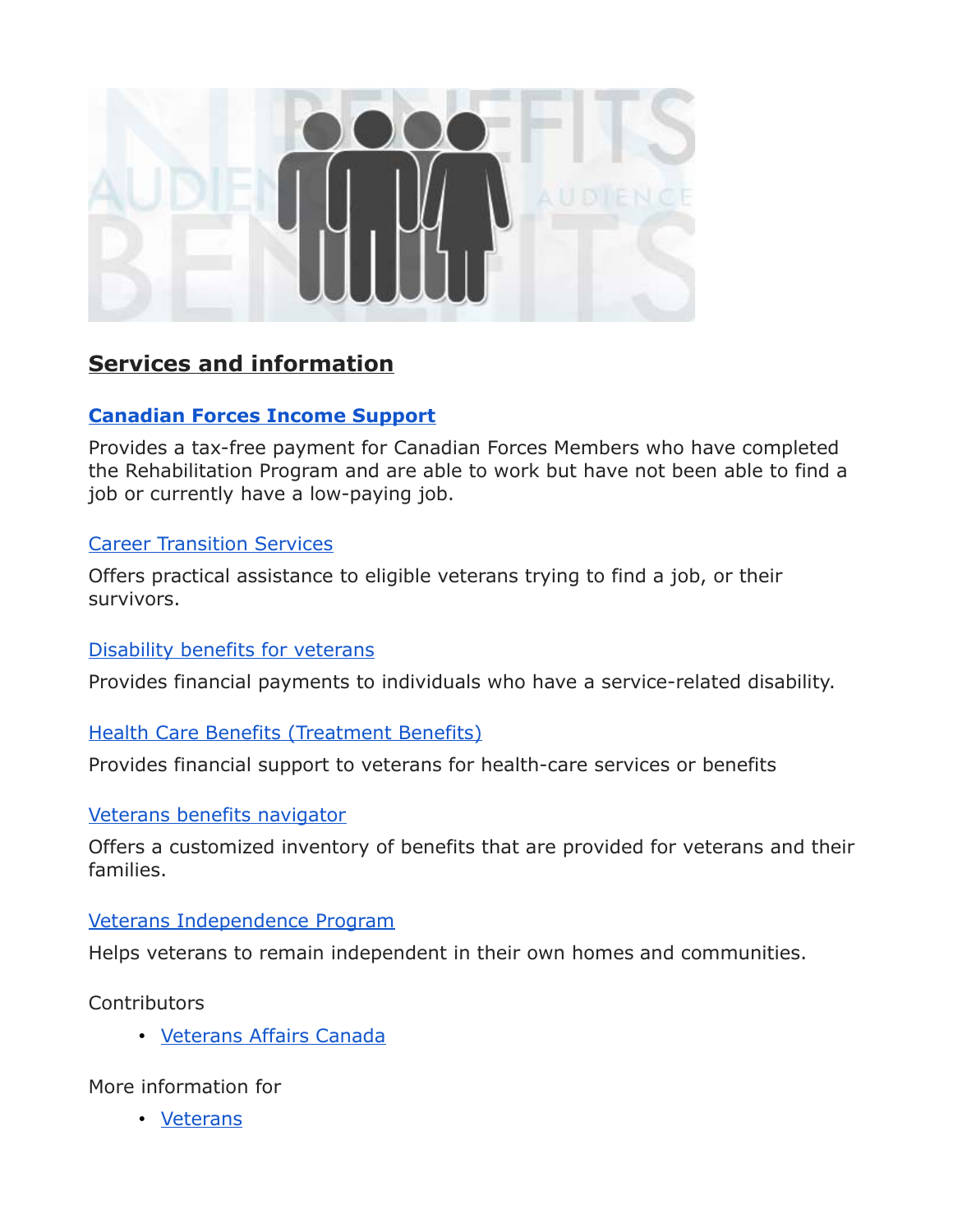# **IN THE MEDIA**

[Eyeing hypersonic threat, Canada nears 'robust' NORAD investment](http://sm1.multiview.com/t/gcH1AAibaBPWNUUqQL31~C-YhEJaaDKjQA4IeaaaaDKjBRHKJK6aa?l=1WlTzSvknamdl~25w8Tmdt.fml~amp;l=lmVjjif0XqWtV~25CsjWtd.vW1~amp;d=m~amp;p=) [Watchdog: Canadian Armed Forces' 'compassionate posting' process needs](http://sm1.multiview.com/t/gcH1AAibaBPWNUUqQL31~C-YhEJaaDKjQA4IeaaaaDKjBRHKJK6aa?l=1WlTzSvknamdl~25w8Tmdt.fml~amp;l=lmVjjif0XqWtV~25CsjWtd.vW1~amp;d=o~amp;p=)  [overhaul](http://sm1.multiview.com/t/gcH1AAibaBPWNUUqQL31~C-YhEJaaDKjQA4IeaaaaDKjBRHKJK6aa?l=1WlTzSvknamdl~25w8Tmdt.fml~amp;l=lmVjjif0XqWtV~25CsjWtd.vW1~amp;d=o~amp;p=)

[Le Musée de la guerre lance un appel aux anciens combattants](http://sm1.multiview.com/t/gcH1AAibaBPWNUUqQL31~C-YhEJaaDKjQA4IeaaaaDKjBRHKJK6aa?l=1WlTzSvknamdl~25w8Tmdt.fml~amp;l=lmVjjif0XqWtV~25CsjWtd.vW1~amp;d=q~amp;p=)

[Army Reserves to conduct beach assault and raid exercise around CFB Comox](http://sm1.multiview.com/t/gcH1AAibaBPWNUUqQL31~C-YhEJaaDKjQA4IeaaaaDKjBRHKJK6aa?l=1WlTzSvknamdl~25w8Tmdt.fml~amp;l=lmVjjif0XqWtV~25CsjWtd.vW1~amp;d=j~amp;p=) [Plaques honouring soldiers from London's Hamilton Road find a new home](http://sm1.multiview.com/t/gcH1AAibaBPWNUUqQL31~C-YhEJaaDKjQA4IeaaaaDKjBRHKJK6aa?l=1WlTzSvknamdl~25w8Tmdt.fml~amp;l=lmVjjif0XqWtV~25CsjWtd.vW1~amp;d=t~amp;p=) [Canadian military eyes new ground-based air defence system at a cost of \\$1](http://sm1.multiview.com/t/gcH1AAibaBPWNUUqQL31~C-YhEJaaDKjQA4IeaaaaDKjBRHKJK6aa?l=1WlTzSvknamdl~25w8Tmdt.fml~amp;l=lmVjjif0XqWtV~25CsjWtd.vW1~amp;d=v~amp;p=)  [billion](http://sm1.multiview.com/t/gcH1AAibaBPWNUUqQL31~C-YhEJaaDKjQA4IeaaaaDKjBRHKJK6aa?l=1WlTzSvknamdl~25w8Tmdt.fml~amp;l=lmVjjif0XqWtV~25CsjWtd.vW1~amp;d=v~amp;p=)

[75 ans des Rangers canadiens : Les yeux et les oreilles du Nord](http://sm1.multiview.com/t/gcH1AAibaBPWNUUqQL31~C-YhEJaaDKjQA4IeaaaaDKjBRHKJK6aa?l=1WlTzSvknamdl~25w8Tmdt.fml~amp;l=lmVjjif0XqWtV~25CsjWtd.vW1~amp;d=x~amp;p=)

[Ukrainian women training to identify and defuse landmines: 'A huge demand'](http://sm1.multiview.com/t/gcH1AAibaBPWNUUqQL31~C-YhEJaaDKjQA4IeaaaaDKjBRHKJK6aa?l=1WlTzSvknamdl~25w8Tmdt.fml~amp;l=lmVjjif0XqWtV~25CsjWtd.vW1~amp;d=z~amp;p=)



[Surveillance aircraft over Ottawa during 'Freedom Convoy' protest operated](http://sm1.multiview.com/t/gcH1AAibaBPWNUUqQL31~C-YhEJaaDKjQA4IeaaaaDKjBRHKJK6aa?l=1WlTzSvknamdl~25w8Tmdt.fml~amp;l=lmVjjif0XqWtV~25CsjWtd.vW1~amp;d=1~amp;p=)  [by Canadian special forces, DND confirms](http://sm1.multiview.com/t/gcH1AAibaBPWNUUqQL31~C-YhEJaaDKjQA4IeaaaaDKjBRHKJK6aa?l=1WlTzSvknamdl~25w8Tmdt.fml~amp;l=lmVjjif0XqWtV~25CsjWtd.vW1~amp;d=1~amp;p=)

[Meet the 24-year-old racing against time to keep the memory of WWII](http://sm1.multiview.com/t/gcH1AAibaBPWNUUqQL31~C-YhEJaaDKjQA4IeaaaaDKjBRHKJK6aa?l=1WlTzSvknamdl~25w8Tmdt.fml~amp;l=lmVjjif0XqWtV~25CsjWtd.vW1~amp;d=3~amp;p=)  [veterans alive](http://sm1.multiview.com/t/gcH1AAibaBPWNUUqQL31~C-YhEJaaDKjQA4IeaaaaDKjBRHKJK6aa?l=1WlTzSvknamdl~25w8Tmdt.fml~amp;l=lmVjjif0XqWtV~25CsjWtd.vW1~amp;d=3~amp;p=)

## **DCC at Work — Latest issue Defence Construction Canada In this issue:**

• [New procurement strategy sets course for engaging more Indigenous](http://sm1.multiview.com/t/gcH1AAibaBPWNUUqQL31~C-YhEJaaDKjQA4IeaaaaDKjBRHKJK6aa?l=1WlTzSvknamdl~25w8Tmdt.fml~amp;l=lmVjjif0XqWtV~25CsjWtd.vW1~amp;d=Jp~amp;5=)  [businesses](http://sm1.multiview.com/t/gcH1AAibaBPWNUUqQL31~C-YhEJaaDKjQA4IeaaaaDKjBRHKJK6aa?l=1WlTzSvknamdl~25w8Tmdt.fml~amp;l=lmVjjif0XqWtV~25CsjWtd.vW1~amp;d=Jp~amp;5=)

- [Project innovation starts with innovation in procurement](http://sm1.multiview.com/t/gcH1AAibaBPWNUUqQL31~C-YhEJaaDKjQA4IeaaaaDKjBRHKJK6aa?l=1WlTzSvknamdl~25w8Tmdt.fml~amp;l=lmVjjif0XqWtV~25CsjWtd.vW1~amp;d=Jq~amp;5=)
- [Historic Halifax armoury moves into next phase of restoration](http://sm1.multiview.com/t/gcH1AAibaBPWNUUqQL31~C-YhEJaaDKjQA4IeaaaaDKjBRHKJK6aa?l=1WlTzSvknamdl~25w8Tmdt.fml~amp;l=lmVjjif0XqWtV~25CsjWtd.vW1~amp;d=Jr~amp;5=)
- [DCC creates dedicated Pacific Region to support Real Property Operations](http://sm1.multiview.com/t/gcH1AAibaBPWNUUqQL31~C-YhEJaaDKjQA4IeaaaaDKjBRHKJK6aa?l=1WlTzSvknamdl~25w8Tmdt.fml~amp;l=lmVjjif0XqWtV~25CsjWtd.vW1~amp;d=J~7E~amp;p=)  [in British Columbia](http://sm1.multiview.com/t/gcH1AAibaBPWNUUqQL31~C-YhEJaaDKjQA4IeaaaaDKjBRHKJK6aa?l=1WlTzSvknamdl~25w8Tmdt.fml~amp;l=lmVjjif0XqWtV~25CsjWtd.vW1~amp;d=J~7E~amp;p=)

#### **[39 CER Association Newsletter — May 2022](http://sm1.multiview.com/t/gcH1AAibaBPWNUUqQL31~C-YhEJaaDKjQA4IeaaaaDKjBRHKJK6aa?l=1WlTzSvknamdl~25w8Tmdt.fml~amp;l=lmVjjif0XqWtV~25CsjWtd.vW1~amp;d=Jn~amp;5=)** 39 CER

#### **PRESIDENT'S REPORT**

Hi all, it has been a busy month for the Regiment as you can see in the write-ups below. The best news overall, is that we are coming out of these COVID-19 lock downs. I am pleased to see that 6 Engr Sqn will be hosting their D Day dinner on Saturday, June 11 in North Vancouver. More details on that for sure. Enjoy the articles and I hope to see many of you at the dinner.